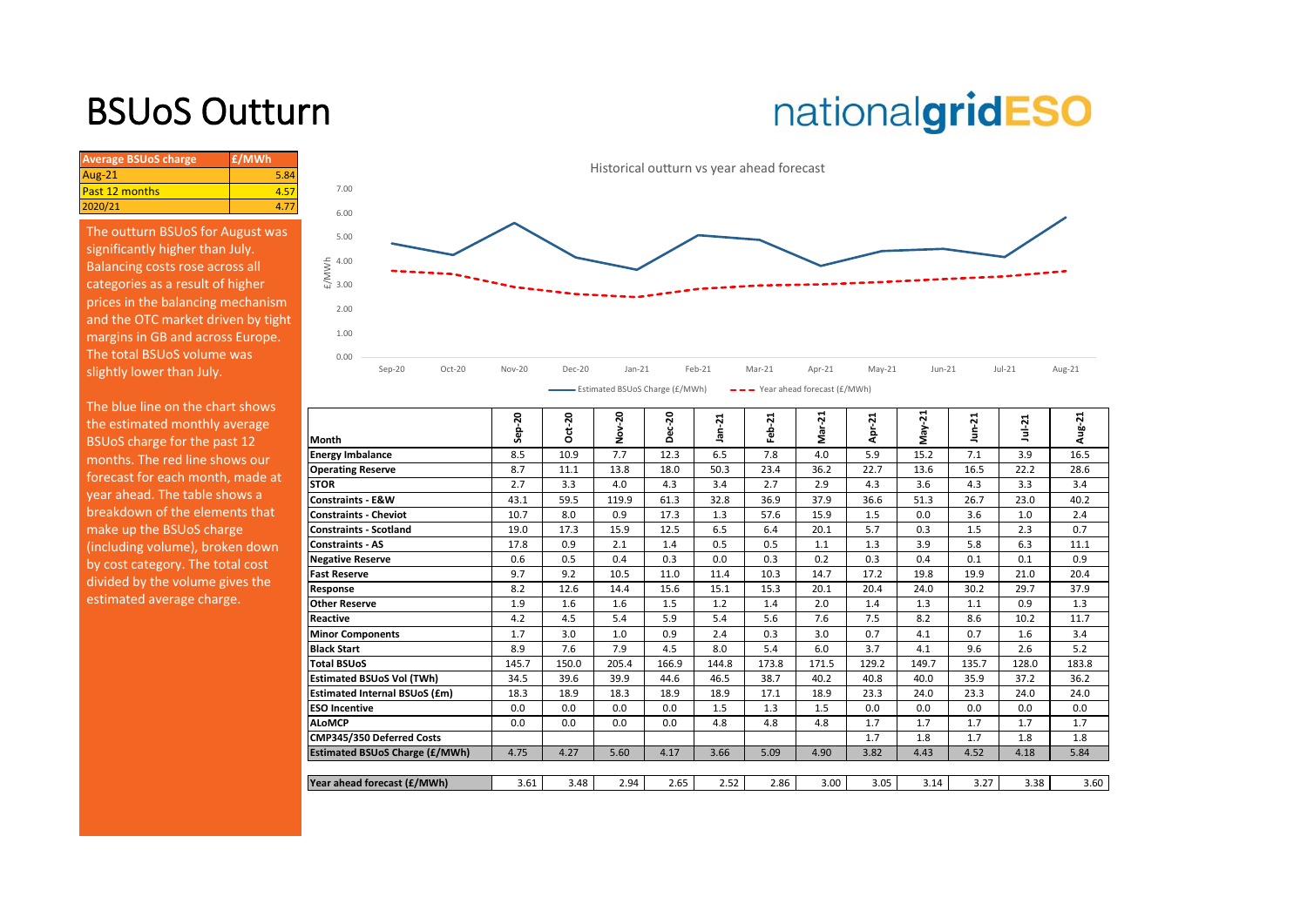### BSUoS Forecast

## nationalgridESO

| <b>Average BSUoS charge</b> | £/MWh |      |
|-----------------------------|-------|------|
| Sep-21                      | 5.88  |      |
| 2021/22                     | 4.77  |      |
| 2022/23                     | 3.72  | 9.00 |
| Next 12 months              | 4.59  |      |

ESO Incentive has been removed from the forecast as a separate cost and is now included in the ESO internal costs as part of the Price Control Financial Model. The ALoMCP costs have been revised and following the approval of CMP373 the under-recovered costs have [been profiled in the forecast, further details can](https://www.nationalgrideso.com/charging/balancing-services-use-system-bsuos-charges)  be found here:

https://www.nationalgrideso.com/document/1 92426/download/

In March for the FY21/22 forecast we have recosted the outage plan and adjusted the constraint costs accordingly. When producing a forecast of constraint costs, we apply a historical wind profile for each month. Variations in the constraint costs month on month will therefore be driven by the reduction in constraint limits due to outages in addition to the wind level applied. As such these are indicative of where costs may outturn but variations are expected due to outturn wind not following a particular historical profile exactly.

0.00 1.00 2.00 3.00 4.00 5.00 6.00 7.00 8.00

We have added an additional line to the forecast from Apr 21 to Mar 22 to account for the deferred BSUoS as per CMP345/350.

From April 21 CMP333 comes into effect changing the demand base to gross demand (NB. This has been included in the forecast figures for some time).

The chart shows the average monthly BSUoS forecast for the next 24 months. The grey band shows the upper and lower range of the forecast models and historical data. Constraint costs are adjusted in line with major changes to the outage plan, system faults, and commissioning programmes. The other energy cost categories are forecast using a baseline of historical trends with adjustments for expected changes in system operation or balancing services markets.

24 month rolling forecast with error bands

Sep-21 Oct-21 Nov-21 Dec-21 Jan-22 Feb-22 Mar-22 Apr-22 May-22 Jun-22 Jul-22 Aug-22 Sep-22 Oct-22 Nov-22 Dec-22 Jan-23 Feb-23 Mar-23 Apr-23 May-23 Jun-23 Jul-23 Aug-23

Estimated BSUoS Charge (£/MWh)

|                                       | ដ<br>훕 | Oct-21 | Nov-21 | $Dec-21$ | $Jan-22$ | eb-22 | Mar-22 | Apr-22 | $May-22$ | $J$ un- $22$ | $Ju + 22$ | Aug-22 | ep-22 | Oct-22 | Nov-22 | Dec-22 | Jan-23 | Feb-23 | Viar-23 | ನಿ<br>ğ | May-23 | 2     | $1u + 23$ | Aug-23 |
|---------------------------------------|--------|--------|--------|----------|----------|-------|--------|--------|----------|--------------|-----------|--------|-------|--------|--------|--------|--------|--------|---------|---------|--------|-------|-----------|--------|
| Month                                 |        |        |        |          |          |       |        |        |          |              |           |        |       |        |        |        |        |        |         |         |        |       |           |        |
| <b>Energy Imbalance</b>               | 12.1   | 13.4   | 12.8   | 13.2     | 13.9     | 14.6  | 9.8    | 8.5    | 7.9      | 8.2          | 9.3       | 8.7    | 10.1  | 11.3   | 10.9   | 11.1   | 11.9   | 12.8   | 10.8    | 8.5     | 7.9    | 8.2   | 9.3       | 8.7    |
| <b>Operating Reserve</b>              | 83.5   | 16.4   | 16.1   | 18.9     | 21.1     | 20.9  | 18.2   | 15.3   | 12.0     | 10.8         | 11.0      | 11.2   | 14.1  | 16.4   | 16.1   | 18.9   | 21.1   | 20.9   | 13.2    | 15.3    | 12.0   | 10.8  | 11.0      | 11.2   |
| <b>STOR</b>                           | 10.2   | 6.2    | 7.4    | 7.5      | 7.6      | 6.5   | 7.4    | 5.2    | 5.6      | 5.4          | 6.0       | 5.8    | 6.3   | 6.2    | 7.4    | 7.5    | 7.6    | 6.5    | 7.4     | 5.2     | 5.6    | 5.4   | 6.0       | 5.8    |
| <b>Constraints</b>                    | 37.8   | 88.5   | 97.2   | 83.1     | 57.4     | 113.7 | 117.4  | 38.9   | 39.5     | 39.2         | 40.5      | 49.5   | 53.1  | 56.0   | 52.6   | 46.5   | 39.8   | 45.3   | 41.6    | 38.9    | 39.5   | 39.2  | 40.5      | 49.5   |
| <b>Negative Reserve</b>               | 1.3    | 1.2    | 0.5    | 0.5      | 0.6      | 0.1   | 0.2    | 0.4    | 0.9      | 1.6          | 1.8       | 1.7    | 1.8   | 1.2    | 0.5    | 0.5    | 0.6    | 0.1    | 0.2     | 0.4     | 0.9    | 1.6   | 1.8       | 1.7    |
| <b>Fast Reserve</b>                   | 13.5   | 19.3   | 19.3   | 20.2     | 20.5     | 17.9  | 19.9   | 17.4   | 17.6     | 17.2         | 17.8      | 18.3   | 17.2  | 17.8   | 17.8   | 18.7   | 19.0   | 16.5   | 18.4    | 14.5    | 14.6   | 8.8   | 9.1       | 9.6    |
| Response                              | 25.8   | 28.6   | 27.9   | 28.6     | 28.4     | 26.1  | 28.7   | 24.6   | 25.8     | 24.8         | 25.8      | 26.3   | 24.1  | 24.5   | 24.0   | 24.6   | 24.4   | 22.4   | 24.6    | 19.7    | 20.7   | 11.9  | 12.6      | 13.1   |
| <b>Other Reserve</b>                  | 1.1    | 0.9    | 0.9    | 0.9      | 0.9      | 0.9   | 1.0    | 1.1    | 0.9      | 1.0          | 1.2       | 1.3    | 1.0   | 0.9    | 0.9    | 0.9    | 0.9    | 0.9    | 1.0     | 1.1     | 0.9    | 1.0   | 1.2       | 1.3    |
| Reactive                              | 6.7    | 7.5    | 7.2    | 7.8      | 7.7      | 6.3   | 6.8    | 7.4    | 8.2      | 7.7          | 7.6       | 7.5    | 7.2   | 7.5    | 7.2    | 7.8    | 7.7    | 6.3    | 6.8     | 7.4     | 8.2    | 7.0   | 6.9       | 6.8    |
| <b>Minor Components</b>               | 2.0    | 3.1    | 1.6    | 2.0      | 0.5      | 2.3   | 0.3    | 3.0    | 3.0      | 2.6          | 2.6       | 1.5    | 1.1   | 2.1    | 0.6    | 1.0    | $-0.6$ | 2.3    | 0.3     | 3.0     | 3.0    | 2.6   | 2.6       | 1.5    |
| <b>Black Start</b>                    | 3.8    | 3.8    | 3.8    | 3.8      | 3.8      | 3.8   | 3.8    | 3.8    | 3.9      | 3.9          | 3.9       | 3.9    | 3.9   | 3.9    | 3.9    | 3.9    | 3.9    | 3.9    | 3.9     | 3.9     | 3.9    | 3.9   | 3.9       | 3.9    |
| <b>Total BSUoS</b>                    | 197.8  | 188.8  | 194.7  | 186.5    | 162.5    | 213.3 | 213.7  | 125.7  | 125.2    | 122.4        | 127.4     | 135.7  | 139.9 | 147.6  | 141.8  | 141.3  | 136.3  | 138.0  | 128.3   | 117.8   | 117.1  | 100.6 | 104.8     | 113.1  |
| <b>Esitmated BSUoS Vol (TWh)</b>      | 38.2   | 40.7   | 48.8   | 49.7     | 53.7     | 44.7  | 46.0   | 40.0   | 37.9     | 35.7         | 36.4      | 36.7   | 38.2  | 40.7   | 48.8   | 49.7   | 53.7   | 44.7   | 46.0    | 40.0    | 37.9   | 35.7  | 36.4      | 36.7   |
| <b>Estimated Internal BSUoS (£m)</b>  | 23.3   | 24.0   | 23.3   | 24.0     | 24.0     | 21.7  | 24.0   | 23.3   | 24.0     | 23.3         | 24.0      | 24.0   | 23.3  | 24.0   | 23.3   | 24.0   | 24.0   | 21.7   | 24.0    | 23.3    | 24.0   | 23.3  | 24.0      | 24.0   |
| <b>BSUoS Cost Recoverv</b>            | 0.0    | 5.8    | 5.6    | 5.8      | 5.8      | 5.2   | 5.8    | 0.0    | 0.0      | 0.0          | 0.0       | 0.0    | 0.0   | 0.0    | 0.0    | 0.0    | 0.0    | 0.0    | 0.0     | 0.0     | 0.0    | 0.0   | 0.0       | 0.0    |
| <b>ALoMCP</b>                         | 1.7    | 1.7    | 1.7    | 1.7      | 1.7      | 1.7   | 1.7    | 0.0    | 0.0      | 0.0          | 0.0       | 0.0    | 0.0   | 0.0    | 0.0    | 0.0    | 0.0    | 0.0    | 0.0     | 0.0     | 0.0    | 0.0   | 0.0       | 0.0    |
| CMP345/350 Deferred Costs             | 1.7    | 1.8    | 1.7    | 1.8      | 1.8      | 1.6   | 1.8    |        |          |              |           |        |       |        |        |        |        |        |         |         |        |       |           |        |
| <b>Estimated BSUoS Charge (£/MWh)</b> | 5.88   | 5.45   | 4.66   | 4.42     | 3.64     | 5.45  | 5.37   | 3.72   | 3.94     | 4.09         | 4.16      | 4.35   | 4.27  | 4.21   | 3.39   | 3.33   | 2.98   | 3.57   | 3.31    | 3.52    | 3.73   | 3.47  | 3.54      | 3.73   |
|                                       |        |        |        |          |          |       |        |        |          |              |           |        |       |        |        |        |        |        |         |         |        |       |           |        |
|                                       |        |        |        |          |          |       |        |        |          |              |           |        |       |        |        |        |        |        |         |         |        |       |           |        |
|                                       |        |        |        |          |          |       |        |        |          |              |           |        |       |        |        |        |        |        |         |         |        |       |           |        |

| High Error Band (£/MWh) |                                                                                                                    |  |  |  |  |  |  | 8.20 7.77 6.97 6.74 5.95 7.83 7.53 5.66 5.63 5.52 5.21 5.41 5.33 5.32 4.55 4.50 4.25 4.85 4.55 4.72 4.95 4.62 4.71 |  |  |  |  | 4.91 |
|-------------------------|--------------------------------------------------------------------------------------------------------------------|--|--|--|--|--|--|--------------------------------------------------------------------------------------------------------------------|--|--|--|--|------|
| Low Error Band (£/MWh)  | 3.57 3.14 2.34 2.11 1.34 3.07 3.21 1.78 2.26 2.65 3.10 3.29 3.22 3.10 2.22 2.16 1.71 2.30 2.08 2.33 2.51 2.32 2.36 |  |  |  |  |  |  |                                                                                                                    |  |  |  |  | 2.56 |